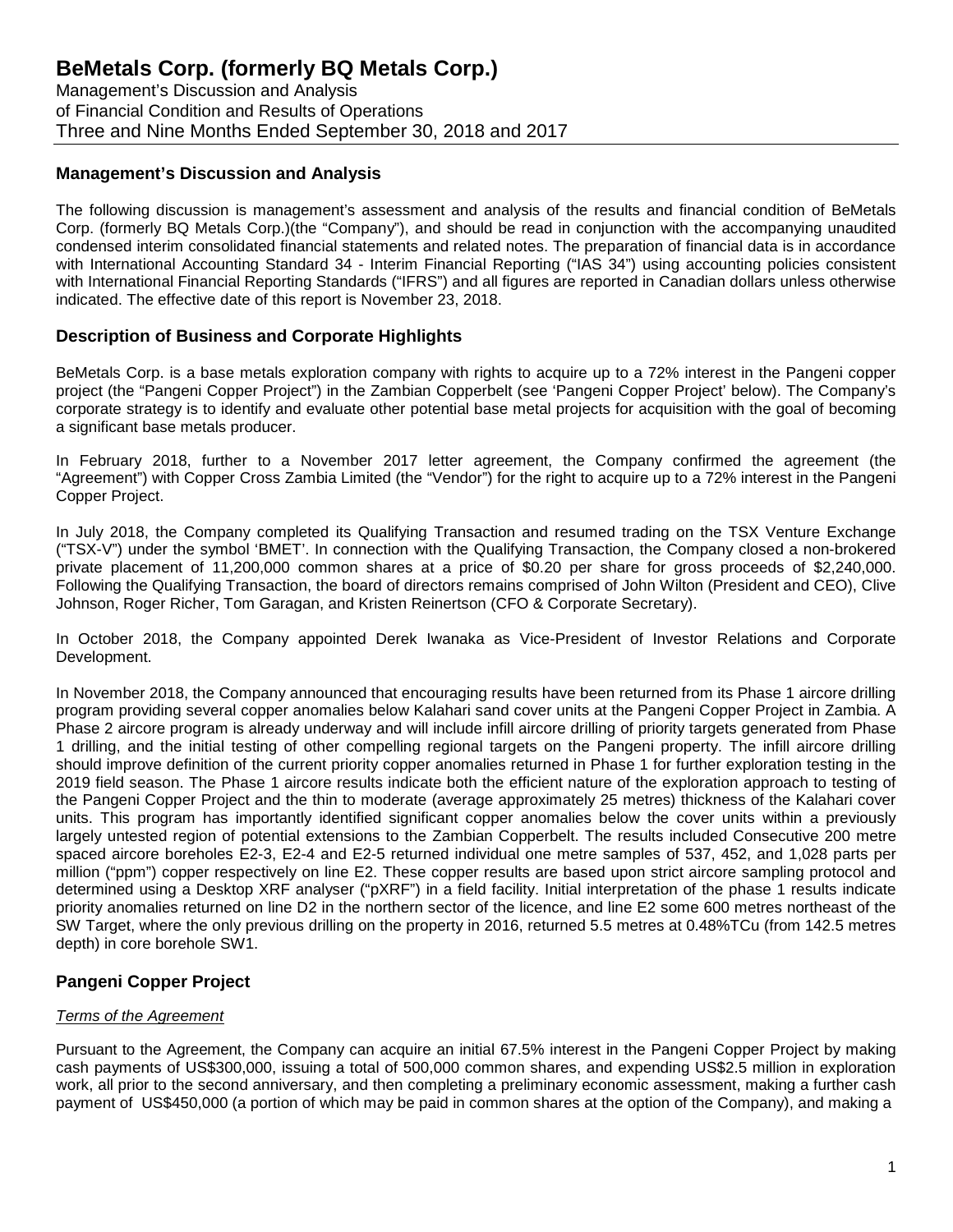Management's Discussion and Analysis of Financial Condition and Results of Operations Three and Nine Months Ended September 30, 2018 and 2017

payment of US\$700,000 as an advanced royalty reduction payment , all prior to the fifth anniversary. The US\$2.5 million to be spent on exploration work is a firm obligation under the Agreement and is required to be satisfied by either expenditures on exploration activities or by cash payments to the Vendor. As of November 23, 2018, a total of US\$697,085 (\$909,356) has been advanced, of which US\$301,013 (\$392,675) has been spent on exploration. Additionally, the Company has made payment of US\$50,000 (\$62,535) towards the cash payment obligation and has issued 100,000 common shares.

Following acquisition of the initial 67.5% interest the Company can acquire an additional 4.5% interest by completing a feasibility study and making a further cash payment of US \$750,000 (a portion of which may be paid in common shares at the option of the Company).

At the commencement of the mine development phase, and following a feasibility study, a one-off milestone payment would be payable, based upon total proven and probable mineral reserves, as follows: US\$2 million if less than 500 kilotonnes ("kt") contained copper, US\$3 million if the contained copper is between 500 kt and 1,000kt, and US\$6 million if greater than 1,000kt contained copper. Upon commencement of production, Pangeni Mineral Resources Limited is entitled to a 3% Net Smelter Royalty (which may be reduced to 2.5% following the US\$700,000 royalty reduction payment above and further reduced to 1% following an additional royalty reduction payment by the Company, determined by an internationally recognised valuator, which is not to exceed US\$3.3 million).

#### *About the Project*

The Pangeni Copper Project is located on the western extension of the Zambian Copperbelt, within the Lufilian Arc, underlain by Katangan Supergroup metasediments which are covered by a thin veneer of Kalahari sands. The Sentinel, open pit, Copper Mine is operated by First Quantum Minerals some 130 kilometres to the northeast of the Pangeni Copper Project. A number of other major international mining companies have identified this region of the Zambian Copperbelt to be prospective for the discovery of tier one copper mines and are conducting exploration field work.

An independent technical report (the "Technical Report") has been completed by African Mining Consultants Limited in accordance with the requirements of National Instrument 43-101 and filed under the Company's issuer profile on SEDAR at www.sedar.com. The Technical Report concludes the property remains at an early exploration stage with only five boreholes having been completed to date (three boreholes at the Central Target and two at the Southwest Target). All five holes intersected hypogene copper mineralisation. The most significant intersections included borehole CT1: 6.1m @ 0.34%TCu (from 39m depth) and borehole SW1: 5.5m @ 0.48%TCu (from 142.5m depth). At the Central Target the drilling results indicate there is associated anomalous cobalt with the copper intersections, CT1 returning: 6.1m @ 320ppm Co (for the same copper intersection as quoted above). These boreholes results provide encouraging proof of concept for the geological models generated for the property, and support the strategy for further exploration.

The Pangeni Copper Project property is geologically prospective for the following deposit types; Basement-hosted Cu (analogues: the Lumwana Deposit, Nyungu Prospect), Sediment-hosted stratiform Cu-Co (analogues: Nchanga, Konkola, Nkana, and Mufulira Deposits), the Domes Region Deposits e.g. Sentinel, and Kansanshi and DRC Copperbelt Deposits e.g. Lonshi, Frontier, Kamoa-Kakula).

The Phase 1 aircore program was completed through 67 boreholes totalling 1,891metres of drilling. All the planned Phase 1 targets were tested utilising less metres of drilling than anticipated due to thinner than expected Kalahari cover. Approximately 82% of the boreholes returned representative samples from bedrock or weathered bedrock with the remainder interpreted to be of sampled basal portions of the Kalahari sequence. Good success was made in penetrating various hard ferricrete layers in some areas of the Kalahari sequence and a total of 617 samples were analysed by pXRF from the Phase 1 program.

A Phase 2 aircore program in underway and will include infill aircore drilling of priority targets generated from Phase 1 drilling, and the initial testing of other compelling regional targets on the Pangeni property. The infill aircore drilling should improve definition of the current priority copper anomalies returned in Phase 1 for further exploration testing in the 2019 field season, and potentially generate other targets for future exploration.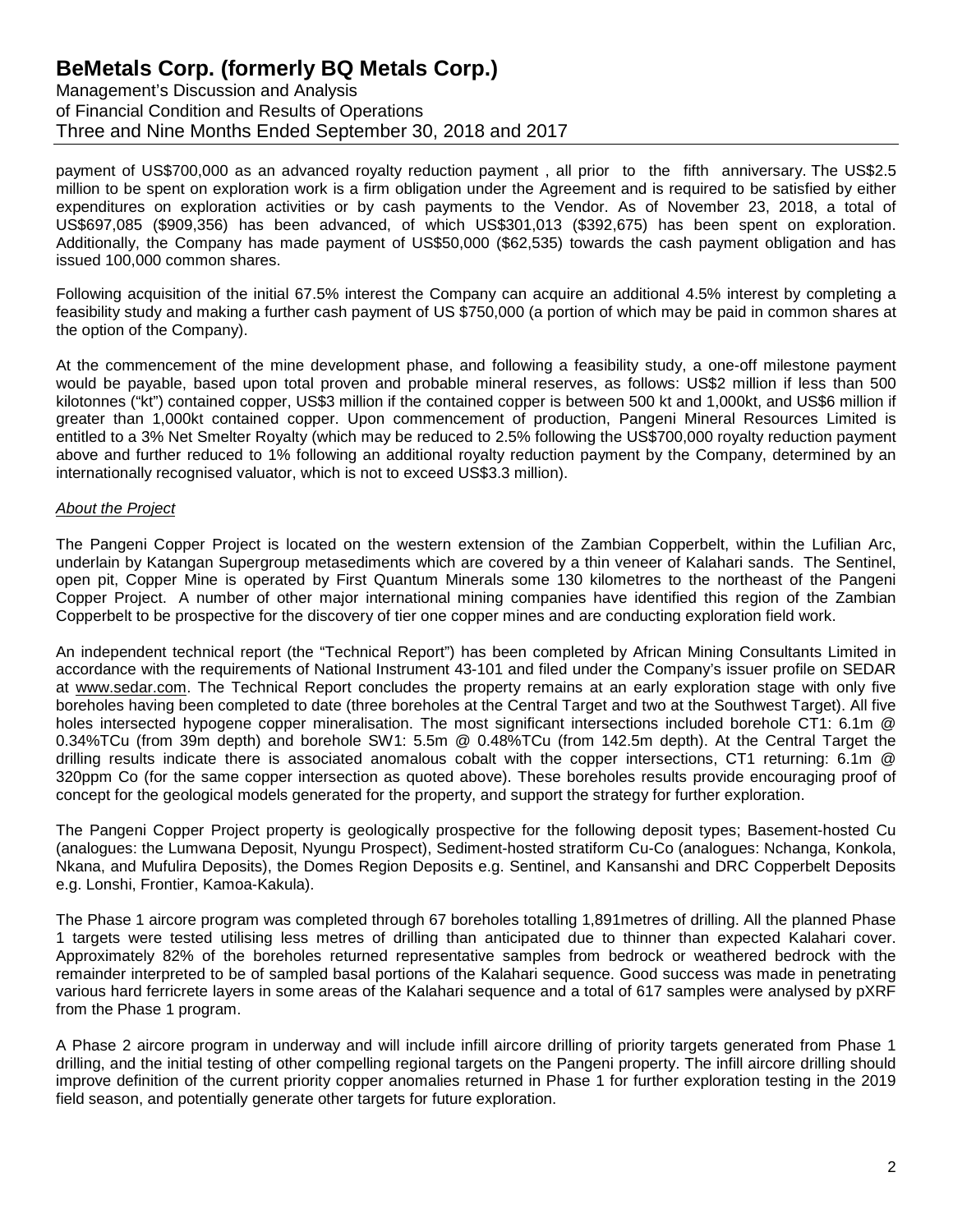Management's Discussion and Analysis of Financial Condition and Results of Operations Three and Nine Months Ended September 30, 2018 and 2017

#### *Summary of capitalized expenditures*

The following table summarizes the exploration costs and advances associated with the Pangeni Copper Project as at September 30, 2018:

|                                        | Pangeni<br>Copper<br>Project |
|----------------------------------------|------------------------------|
| Balance July 1, 2018                   | \$                           |
| Camp supplies                          | 9,771                        |
| Consulting & wages                     | 83,250                       |
| Drilling                               | 75,942                       |
| Licenses/Permitting                    | 69,587                       |
| Travel                                 | 3,750                        |
| Balance September 30, 2018             | 242,300                      |
| Advances unspent at September 30, 2018 | 12,392                       |
| Balance September 30, 2018             | 254,692                      |

#### **Outlook**

In early November, 2018 the Company commenced the Phase 2 Exploration Work at the Pangeni Copper Project, led by CEO and President John Wilton and in partnership with the other stakeholders in the Pangeni Copper Project – Copper Cross Zambia Limited and Pangeni Mineral Resources Limited. The Phase 2 activities are planned to be completed by early December 2018 when the Company will fully assess all the results from the Phase 1 and Phase 2 programs and design the appropriate exploration program for the 2019 field season.

The Company also continues to aggressively identify and evaluate other potential opportunities as part of its growth strategy, with the goal of becoming a significant base metals producer through the acquisition of quality exploration, development and production stage base metal projects. This strategy is directed by the Board, key members of which have an extensive, proven track record in delivering considerable value in the mining sector through the discovery and building of mines. The Board, its advisors, and senior management also provide outstanding deal flow of projects to the Company based upon an extensive international minerals business, network of contacts.

#### **Overall Performance and Results of Operations**

Total assets increased to \$4,793,718 at September 30, 2018, from \$148,999 at December 31, 2017. The most significant assets at September 30, 2018, were cash of \$1,338,612 (December 31, 2017: \$105,869) and exploration and evaluation assets of \$3,436,132 (December 31, 2017: \$nil). The increase in cash was due to \$2,157,472 in proceeds on issuance of common shares pursuant to an equity financing, net of share issuance costs, \$567,655 used in operating activities and \$357,074 used in investing activities for acquisition and exploration of the Pangeni Copper Project.

During the nine months ended September 30, 2018, the Company entered into an agreement to acquire up to a 72% interest in the Pangeni Copper Project. During the year ended December 31, 2017, the Company entered into an agreement to acquire an operating mine with a development asset (the "Europe Project") and subsequently a number of conditions to closing were not met and the Company elected to terminate the transaction.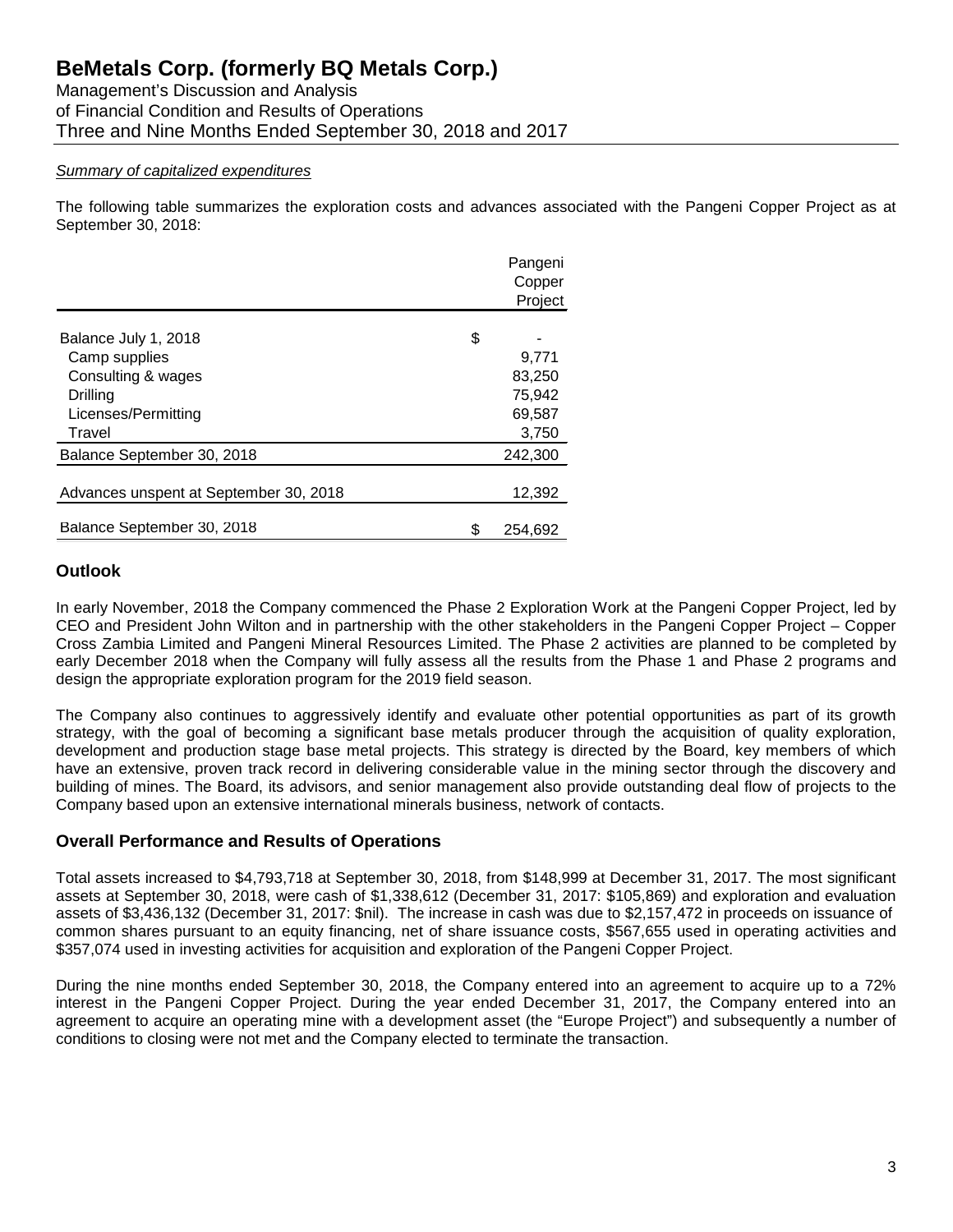Management's Discussion and Analysis of Financial Condition and Results of Operations Three and Nine Months Ended September 30, 2018 and 2017

#### *Three months ended September 30, 2018 and 2017*

Net loss and comprehensive loss for the three months ended September 30, 2018, increased by \$61,683 from \$38,118 for the three months ended September 30, 2017, to \$99,801 for the three months ended September 30, 2018. The increase in net loss and comprehensive loss is largely due to:

- An increase of \$55,274 in management fees. Management fees were \$55,274 for the three months ended September 30, 2018, compared to \$nil for the three months ended September 30, 2017. This was due to salary for the Chief Executive Officer of the Company in the current period.
- An increase of \$60,527 in share-based compensation. Share-based compensation was \$60,527 for the three months ended September 30, 2018, which was the fair value of options vested during the period, as compared to \$nil for the three months ended September 30, 2017.

The increase in net loss and comprehensive loss was partially offset by:

• A decrease of \$7,397 in professional fees. Professional fees were (\$3,812) for the three months ended September 30, 2018, compared to \$3,585 for the three months ended September 30, 2017. This was due to a credit received relating to legal fees paid in a prior period.

Other expenses during the three months ended September 30, 2018, included foreign exchange gain of \$75,876 (2017: \$133).

#### *Nine months ended September 30, 2018 and 2017*

Net loss and comprehensive loss for the nine months ended September 30, 2018, decreased by \$1,113,921 from \$1,706,691 for the nine months ended September 30, 2017, to \$529,770 for the nine months ended September 30, 2018. The decrease in net loss and comprehensive loss is largely due to:

- A decrease of \$540,439 in consulting fees. Consulting fees were \$90,000 for the nine months ended September 30, 2018, compared to \$630,439 for the nine months ended September 30, 2017. This was due to higher consulting fees in the prior period, mainly as a result of due diligence costs relating to the Europe Project.
- A decrease of \$805,335 in professional fees. Professional fees were \$177,439 for the nine months ended September 30, 2018, compared to \$982,774 for the nine months ended September 30, 2017. This was due to higher professional fees in the prior period, mainly as a result of legal fees relating to the Europe Project.

The decrease in net loss and comprehensive loss was partially offset by:

- An increase of \$146,944 in management fees. Management fees were \$146,944 for the nine months ended September 30, 2018, compared to \$nil for the nine months ended September 30, 2017. This was due to salary for the Chief Executive Officer of the Company in the current period.
- An increase of \$182,540 in share-based compensation. Share-based compensation was \$182,540 for the nine months ended September 30, 2018, which was the fair value of options vested during the period, as compared to \$nil for the nine months ended September 30, 2017.

Other expenses during the nine months ended September 30, 2018, included foreign exchange gain of \$72,848 (2017: \$1,752).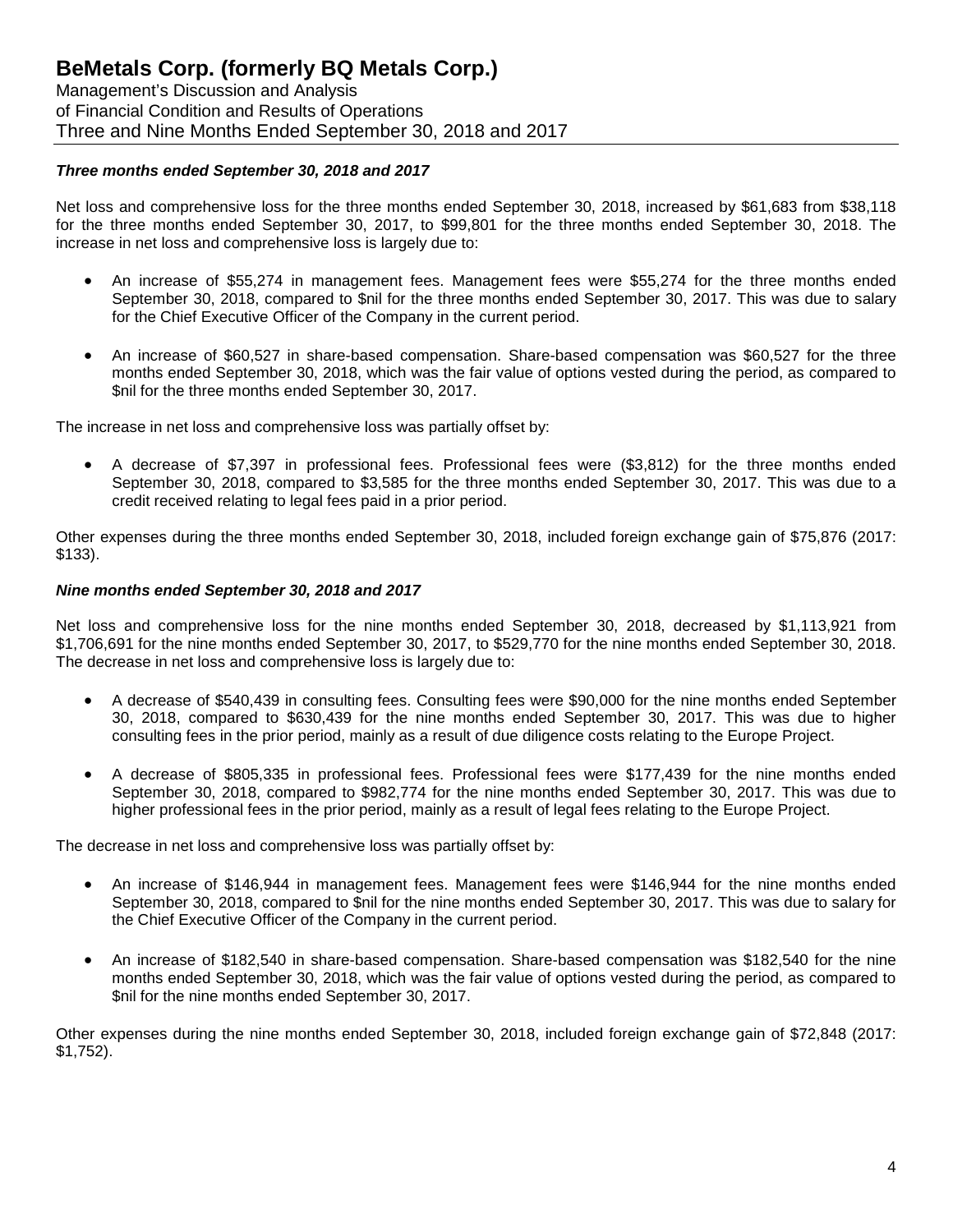Management's Discussion and Analysis of Financial Condition and Results of Operations Three and Nine Months Ended September 30, 2018 and 2017

### **Liquidity and Capital Resources**

As at September 30, 2018, the Company had working capital of \$1,181,089. The Company does not currently have a recurring source of revenue. In July 2018, the Company closed an equity financing for gross proceeds of \$2,240,000 (the "Financing"). The Company has sufficient funds to cover its budgeted expenditures for the next twelve months, however it will need to raise additional funds to meet its long-term commitments and growth strategy.

Although the Company has been successful in the past in obtaining financing, there is no assurance that it will be able to obtain adequate financing in the future or that such financing will be on terms that are acceptable to the Company. The uncertainty of the Company's success in raising additional capital funding casts significant doubt on the Company's ability to continue as a going concern.

The Company has no bank debt or banking credit facilities in place.

As described in the Company's filing statement dated July 18, 2018, the Company intends to use the net proceeds of the Financing to further its stated business objectives which are summarized in the table below, which includes a comparison of the use of proceeds as disclosed in the filing statement to management's current estimate of the use of proceeds:

|                                                                      | <b>Intended Use</b><br>of Funds |     | <b>Actual Use of</b><br><b>Funds at</b><br>September 30,<br>2018 |
|----------------------------------------------------------------------|---------------------------------|-----|------------------------------------------------------------------|
| Estimated costs related to the Transactions                          | \$<br>165.000                   | \$. | 156,238                                                          |
| Cash payment to Vendor within the next 12 months                     | 131,680                         |     | 62,535                                                           |
| Property exploration and development for the next 12 months          | 460.880                         |     | 254.692                                                          |
| General operating and administrative expenses for the next 12 months | 600,000                         |     | 181,504                                                          |
|                                                                      | 1,357,560                       |     | 654,969                                                          |
| Settlement of working capital deficiency at June 30, 2018            |                                 |     | 403.942                                                          |
| Working capital at September 30, 2018                                |                                 |     | 1,181,089                                                        |
| Gross proceeds from the Financing                                    |                                 |     | 2,240,000                                                        |
|                                                                      |                                 |     |                                                                  |

## **Summary of Quarterly Results**

|                                  | Three months  | Three months  | Three months | Three months |
|----------------------------------|---------------|---------------|--------------|--------------|
|                                  | ended         | ended         | ended        | ended        |
|                                  | September 30, | June 30,      | March 31,    | December 31, |
|                                  | 2018          | 2018          | 2018         | 2017         |
| Revenue                          | \$            | \$            |              | \$           |
| Net loss and comprehensive loss  | (99, 801)     | (317, 885)    | (175,084)    | (81,099)     |
| Basic and diluted loss per share | (0.00)        | (0.01)        | (0.00)       | (0.00)       |
|                                  | Three months  | Three months  | Three months | Two-month    |
|                                  | ended         | ended         | ended        | period ended |
|                                  | September 30, | June 30,      | March 31,    | December 31, |
|                                  | 2017          | 2017          | 2017         | 2016         |
| Revenue                          | \$            | \$<br>۰       | \$           | \$           |
| Net loss and comprehensive loss  | (38, 118)     | (1, 157, 423) | (511, 150)   | (181, 729)   |
| Basic and diluted loss per share | (0.00)        | (0.02)        | (0.01)       | (0.01)       |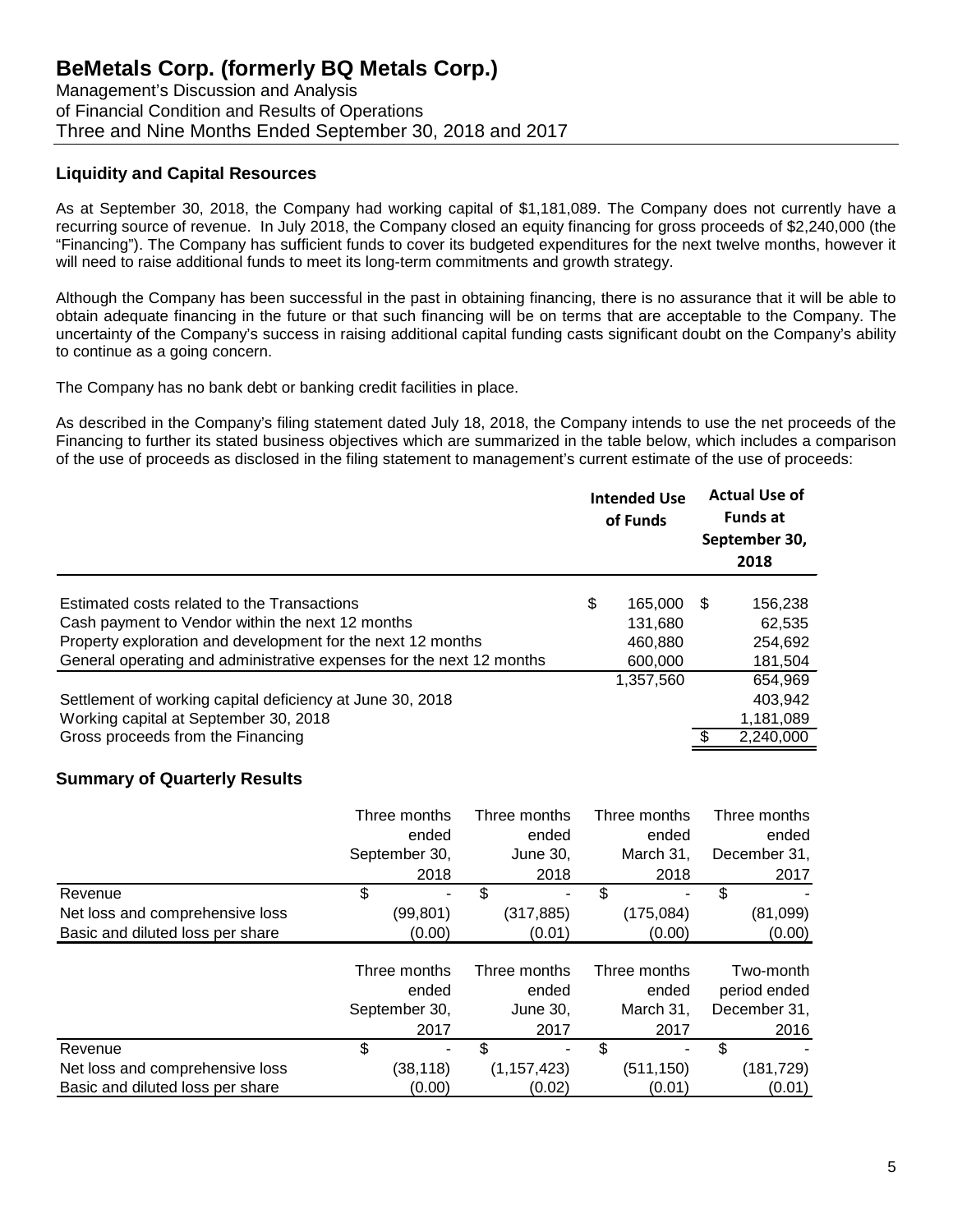Management's Discussion and Analysis of Financial Condition and Results of Operations Three and Nine Months Ended September 30, 2018 and 2017

The increase in net loss and comprehensive loss for the three months ended June 30, 2018, and March 31, 2018, was primarily the result of share-based compensation. The increase in net loss and comprehensive loss for the three months ended June 30, 2017, and March 31, 2017, was primarily the result of increased consulting expenses and legal fees relating to the Europe Project.

### **Outstanding Share Data**

#### *Issued and fully paid common shares*

In July 2018, the Company closed the Financing.

In July 2018, the Company issued 100,000 common shares to the Vendor.

As at the date of this report, there were 68,098,577 common shares issued and outstanding.

#### *Escrow shares*

In July 2018, pursuant to completion of the Qualifying Transaction, an additional 11,430,002 shares were placed into escrow.

In July 2018, pursuant to the satisfaction of certain terms under the escrow agreement, the Company released 1,553,858 shares from escrow.

As at the date of this report, 13,984,716 shares remain in escrow.

#### *Share options*

In February 2018, the Company granted 2,250,000 share options to an officer, exercisable at a price of \$0.24 per share until February 27, 2028, vesting over a period of three years.

In October 2018, the Company granted an aggregate of 750,000 share options to an officer, exercisable at a price of \$0.21 per share until October 1, 2028, vesting over a period of two years.

As at the date of this report, there were 6,270,000 share options outstanding.

#### **Related Party Transactions**

Key management personnel include those persons having authority and responsibility for planning, directing and controlling the activities of the Company as a whole. The Company has determined that key management personnel consist of members of the Company's Board of Directors and corporate officers.

During the nine months ended September 30, 2018, key management personnel compensation, including directors and officers, was comprised of \$329,484 (nine months ended September 30, 2017: \$nil), \$182,540 of which related to share options granted to an officer of the Company and \$146,944 of which was management fees to the Chief Executive Officer of the Company. As at September 30, 2018, \$10,696 (December 31, 2017: \$nil) was due to the Chief Executive Officer of the Company for reimbursement of expenses incurred on behalf of the Company and is included in trade and other payables in the statement of financial position.

#### **Critical Accounting Policies and Estimates**

The Company has prepared the accompanying financial statements in accordance with IFRS. Significant accounting policies are described in Note 3 of the Company's financial statements as at and for the year ended December 31, 2017, except for newly adopted accounting policies as noted below.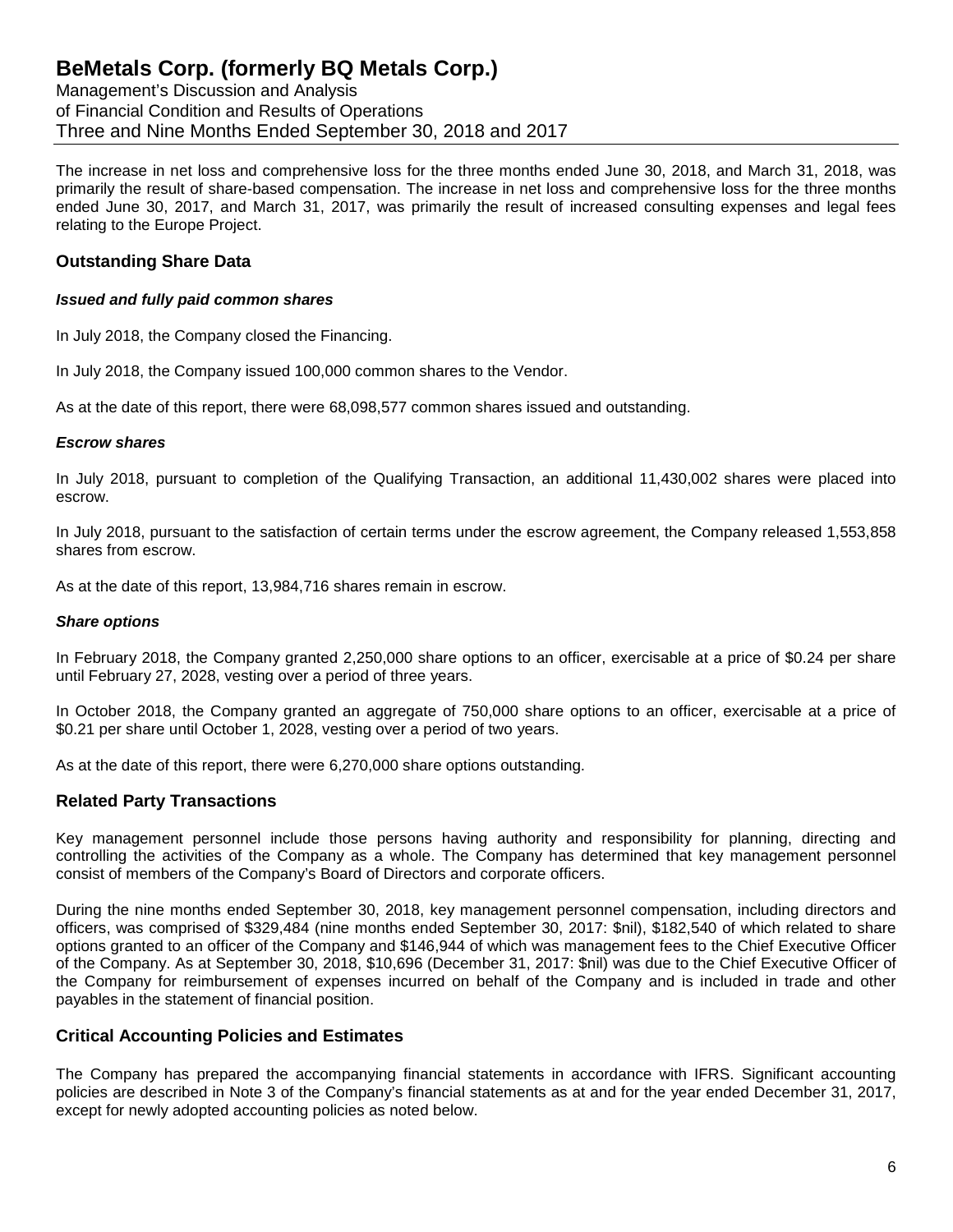Management's Discussion and Analysis of Financial Condition and Results of Operations Three and Nine Months Ended September 30, 2018 and 2017

The preparation of financial statements in conformity with IFRS requires management to make estimates and assumptions that affect the reported amounts of assets and liabilities and disclosure of contingent assets and liabilities at the date of the financial statements and the reported amounts of expenses during the reporting period. Actual outcomes could differ from these estimates.

#### **Adoption of new accounting policies**

Effective January 1, 2018, the following standards were adopted:

#### *IFRS 9 – Financial Instruments*

IFRS 9 is a new standard that replaced IAS 39 for classification and measurement of financial assets, which is effective for annual periods beginning on or after January 1, 2018. Adoption of this standard did not have a significant measurement impact on the Company's consolidated financial statements.

#### *Exploration and Evaluation Assets*

The Company defers the cost of acquiring, maintaining its interest, exploring and developing mineral properties as exploration and evaluation until the properties are placed in production, abandoned, sold or considered to be impaired in value. Once the technical feasibility and commercial viability of the extraction of mineral reserves or resources from a particular mineral property has been determined, exploration and evaluation expenditures are reclassified to "mineral properties and mine development costs". If no mineable ore body is discovered, such costs are expensed in the period in which it is determined the property has no future economic value. Exploration costs that do not relate to any specific property are expensed as incurred.

The establishment of technical feasibility and commercial viability of a mineral property is assessed based on a combination of factors, such as but not limited to:

- The extent to which mineral reserves or mineral resources have been identified through a feasibility study or similar level document;
- The results of optimization studies and further technical evaluation carried out to mitigate project risks identified in the feasibility study;
- The status of environmental permits; and
- The status of mining leases or permits.

In addition, commercial viability is deemed to be achieved when the Company determines that the project will provide a satisfactory return relative to its perceived risks. Ore reserves and resources may be declared for an undeveloped mining project before its commercial viability has been fully determined. Evaluation costs may continue to be capitalized during the period between declaration of reserves and approval to mine as further work is undertaken in order to refine the development case to maximize the project's returns.

#### **Financial Instruments and Financial Risk Management**

The Company is exposed in varying degrees to a variety of financial instrument related risks. The type of risk exposure and the way in which such exposure is managed is provided as follows:

#### **Credit risk**

Credit risk arises from the potential for non-performance by counterparties of contractual financial obligations. The Company's exposure to credit risk is on its cash and amounts receivable. The Company reduces its credit risk by maintaining its bank accounts at a large international financial institution. The maximum exposure to credit risk is equal to the carrying value of these financial assets.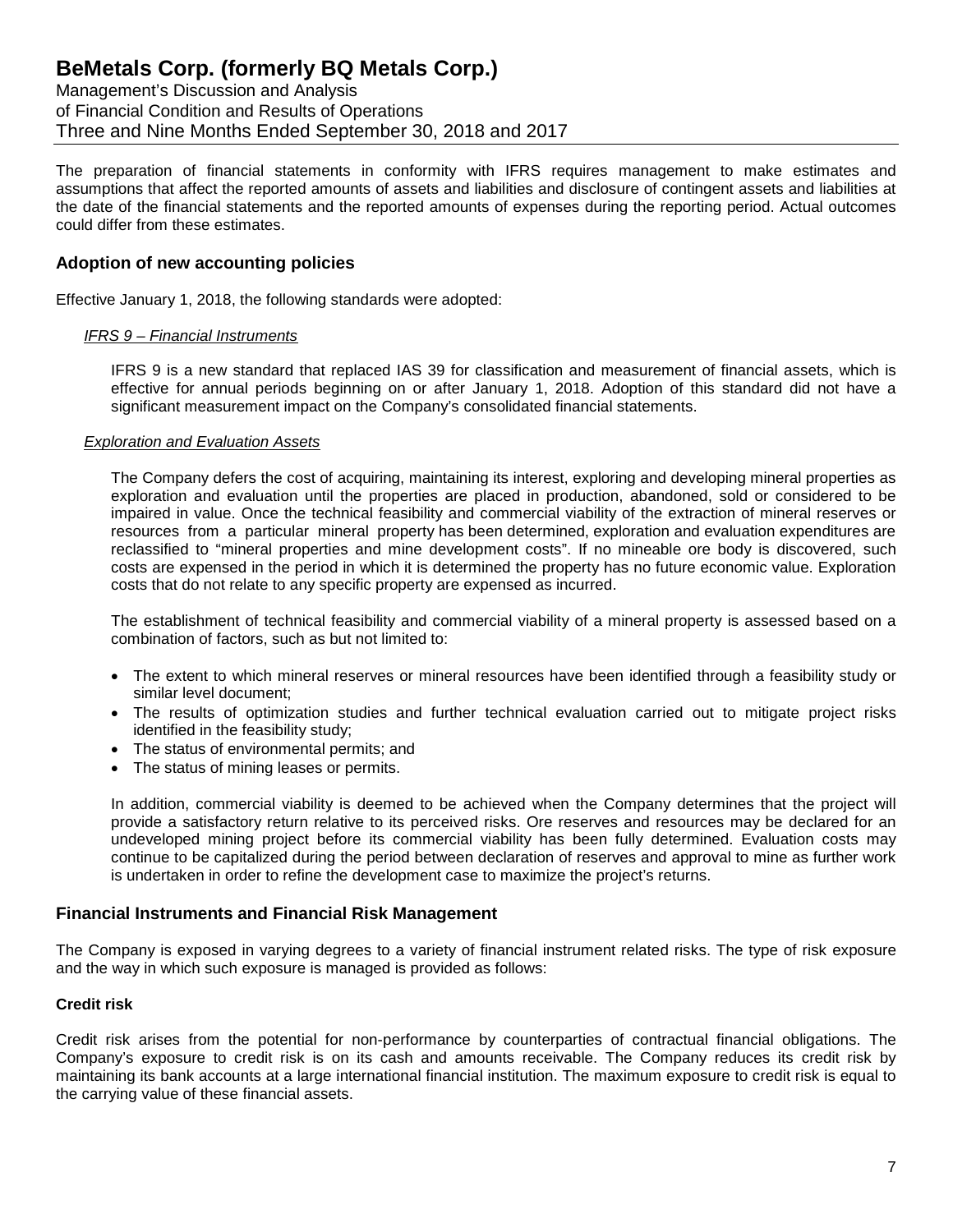Management's Discussion and Analysis of Financial Condition and Results of Operations Three and Nine Months Ended September 30, 2018 and 2017

### **Liquidity risk**

Liquidity risk is the risk that the Company will not be able to meet its financial obligations as they fall due. The Company has a planning and budgeting process in place to help determine the funds required to support the Company's normal operating requirements on an ongoing basis. The Company attempts to ensure there is sufficient access to funds to meet on-going business requirements, taking into account its current cash position and potential funding sources. As at September 30, 2018, the Company had current liabilities of \$176,497 and working capital of \$1,181,089.

#### **Foreign exchange risk**

Foreign currency risk is the risk that the fair values of future cash flows of a financial instrument will fluctuate because they are denominated in currencies that differ from the Company's functional currency. The Company's reporting currency is the Canadian dollar and major purchases are transacted in Canadian and US dollars. A portion of the Company's exploration and evaluation expenditures are incurred in Zambia, but are predominantly transacted in US dollars. The Company maintains Canadian and US dollar bank accounts in Canada. The Company is subject to gains and losses from fluctuations in the US dollar against the Canadian dollar. The Companies most significant US dollar liability is its US\$2.5 million commitment (see "Pangeni Copper Project").

The Company's net monetary position in US dollars as of September 30, 2018 is summarized below with the effect on profit or loss before tax of a 10% fluctuation of each currency to the CAD dollar:

|                   |                       | Impact of 10%       |
|-------------------|-----------------------|---------------------|
|                   | Net monetary position | variance in foreign |
|                   | September 30, 2018    | exchange rate       |
| <b>US Dollars</b> | (3,041,273)           | (304, 127)          |

#### **Interest rate risk**

Interest rate risk is the risk that the fair value of future cash flows of a financial instrument will fluctuate because of changes in market interest rates. The Company's exposure to interest rate risk relates to its ability to earn interest income on cash balances at variable rates. Changes in short term interest rates will not have a significant effect on the fair value of the Company's cash account.

#### **Risks and Uncertainties**

The risk factors described below summarize and supplement the risk factors contained in the Company's filing statement dated July 18, 2018, (the "Filing Statement") and available on SEDAR at www.sedar.com, and should be read in conjunction with the more detailed risk factors outlined in the Filing Statement:

The Company is engaged in the acquisition and exploration of natural resource properties, an inherently risky business, and there is no assurance that economically recoverable resources will ever be discovered and subsequently put into production. Most exploration projects do not result in the discovery of economically recoverable resources. Exploration activities require large amounts of capital. There is a risk that during the current difficult economic situation the Company will not be able to raise sufficient funds to finance its projects to a successful development and production stage.

While the Company's management and technical team carefully evaluate all potential projects prior to committing the Company's participation and funds, there is a high degree of risk that the Company's exploration efforts will not result in discovering economically recoverable resources.

The Company depends on the business and technical expertise of its management team and there is little possibility that this dependence will decrease in the near term.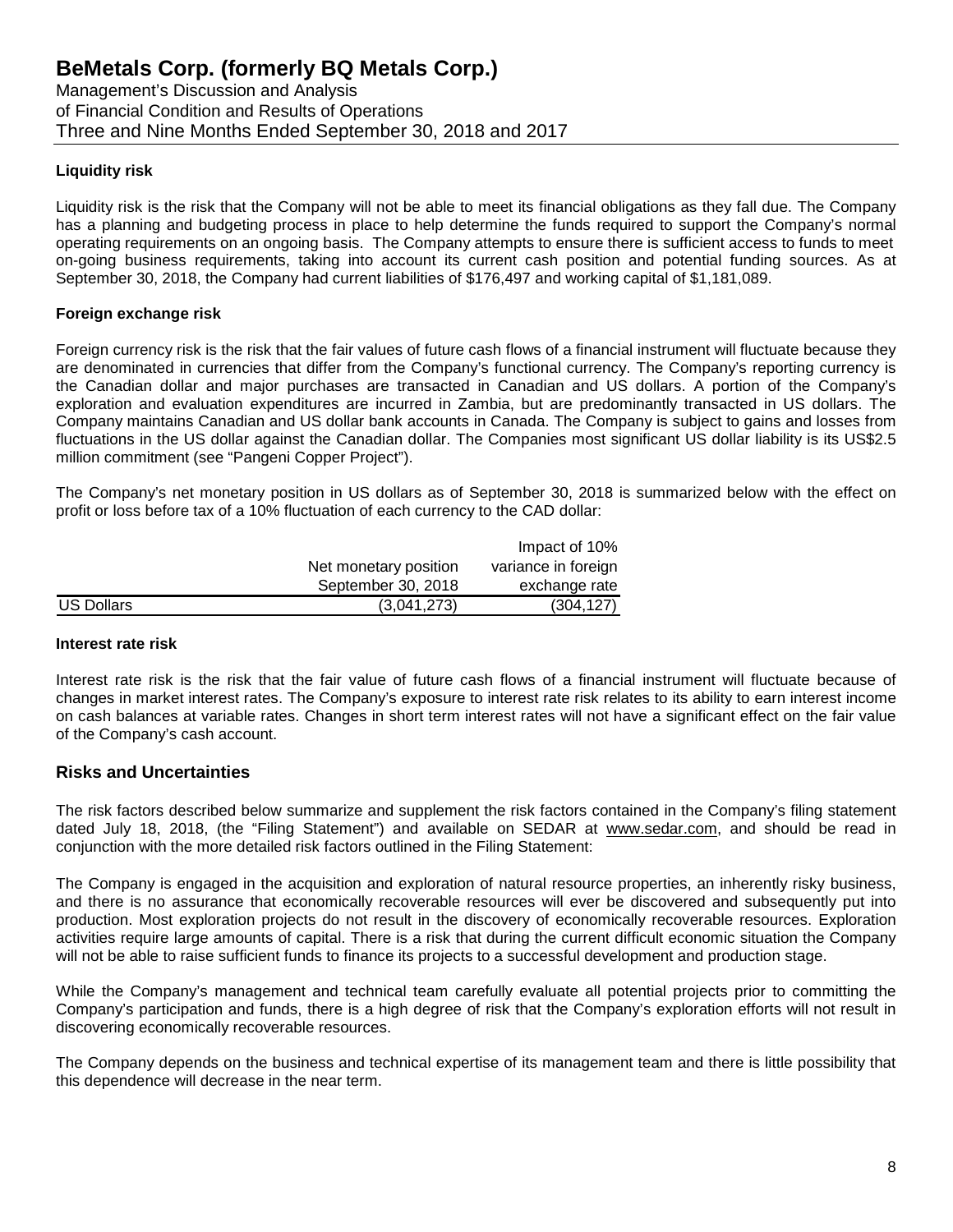Management's Discussion and Analysis of Financial Condition and Results of Operations Three and Nine Months Ended September 30, 2018 and 2017

## **Management's Report on Internal Control over Financial Reporting**

In connection with National Instrument ("NI") 52-109 (Certification of Disclosure in Issuer's Annual and Interim Filings) adopted in December 2008 by each of the securities commissions across Canada, the Chief Executive Officer and Chief Financial Officer of the Company will file a Venture Issuer Basic Certificate with respect to the financial information contained in the unaudited condensed interim consolidated financial statements and the audited annual consolidated financial statements and respective accompanying Management's Discussion and Analysis.

The Venture Issuer Basic Certification does not include representations relating to the establishment and maintenance of disclosure controls and procedures and internal control over financial reporting, as defined in NI 52-109.

Additional information relating to the Company is available on SEDAR at [www.sedar.com.](http://www.sedar.com/)

### **Qualified Person**

The technical information included in this MD&A has been reviewed and approved by John Wilton, Pr. Sci. Nat., the Company's CEO and President and a "Qualified Person" as defined by National Instrument 43-101 standards.

## **Caution Regarding Forward Looking Information**

This Management Discussion and Analysis may contain certain "forward-looking statements" within the meaning of Canadian securities legislation. Forward-looking statements are statements that are not historical facts; they involve predictions, expectations, beliefs, plans, projections, objectives, assumptions or future events or performance and are generally, but not always, identified by the words "expects", "plans", "anticipates", "believes", "intends", "estimates", "projects", "aims", "potential", "goal", "objective", "prospective", and similar expressions, or that events or conditions "will", "would", "may", "can", "could" or "should" occur. Forward-looking statements are based on the beliefs, estimates and opinions of the Company's management on the date the statements are made and they include a number of known and unknown risks and uncertainties and other factors. Consequently, there can be no assurances that such statements will prove to be accurate and actual results and future events could differ materially from those anticipated in such statements.

The following table outlines certain significant forward-looking statements contained in this MD&A and provides the material assumptions used to develop such forward-looking statements and material risk factors that could cause actual results to differ materially from the forward-looking statement:

| <b>Forward</b><br>looking<br>information                                                                                                                      | <b>Assumptions</b>                                                                                                                                                                                                                                                                                                                                                                                                                                                                                                                                                                                                                                                                                                                                                                                                                    | <b>Risk Factors</b>                                                                                                                                                                                                                                                                                                                                                                                                                                                                                                                                                                                                                                                                     |
|---------------------------------------------------------------------------------------------------------------------------------------------------------------|---------------------------------------------------------------------------------------------------------------------------------------------------------------------------------------------------------------------------------------------------------------------------------------------------------------------------------------------------------------------------------------------------------------------------------------------------------------------------------------------------------------------------------------------------------------------------------------------------------------------------------------------------------------------------------------------------------------------------------------------------------------------------------------------------------------------------------------|-----------------------------------------------------------------------------------------------------------------------------------------------------------------------------------------------------------------------------------------------------------------------------------------------------------------------------------------------------------------------------------------------------------------------------------------------------------------------------------------------------------------------------------------------------------------------------------------------------------------------------------------------------------------------------------------|
| The Company's<br>anticipated<br>plans, costs,<br>timing and<br>capital for future<br>development of<br>the Company's<br>mineral<br>exploration<br>properties. | Financing will be available for future exploration and<br>development of the Company's properties; the actual<br>results of the Company's exploration and development<br>activities will be favourable; exploration and<br>development costs will not exceed the Company's<br>expectations; the Company will be able to retain and<br>attract skilled staff, all requisite regulatory and<br>governmental approvals for exploration projects and<br>other operations will be received on a timely basis<br>upon terms acceptable to the Company, and applicable<br>political and economic conditions are favourable to the<br>Company; the price of precious and base metals and<br>applicable interest and exchange rates will be<br>favourable to the Company; no title disputes exist with<br>respect to the Company's properties. | Precious and base metals price volatility;<br>uncertainties involved in interpreting<br>geological data and confirming title to<br>acquired properties; the possibility that future<br>exploration results will not be consistent with<br>the Company's expectations; availability of<br>financing for and actual results of the<br>Company's exploration and development<br>activities; increases in costs; environmental<br>compliance and changes in environmental<br>and other local legislation and regulation;<br>interest rate and exchange rate fluctuations;<br>changes in economic and political conditions;<br>the Company's ability to retain and attract<br>skilled staff. |